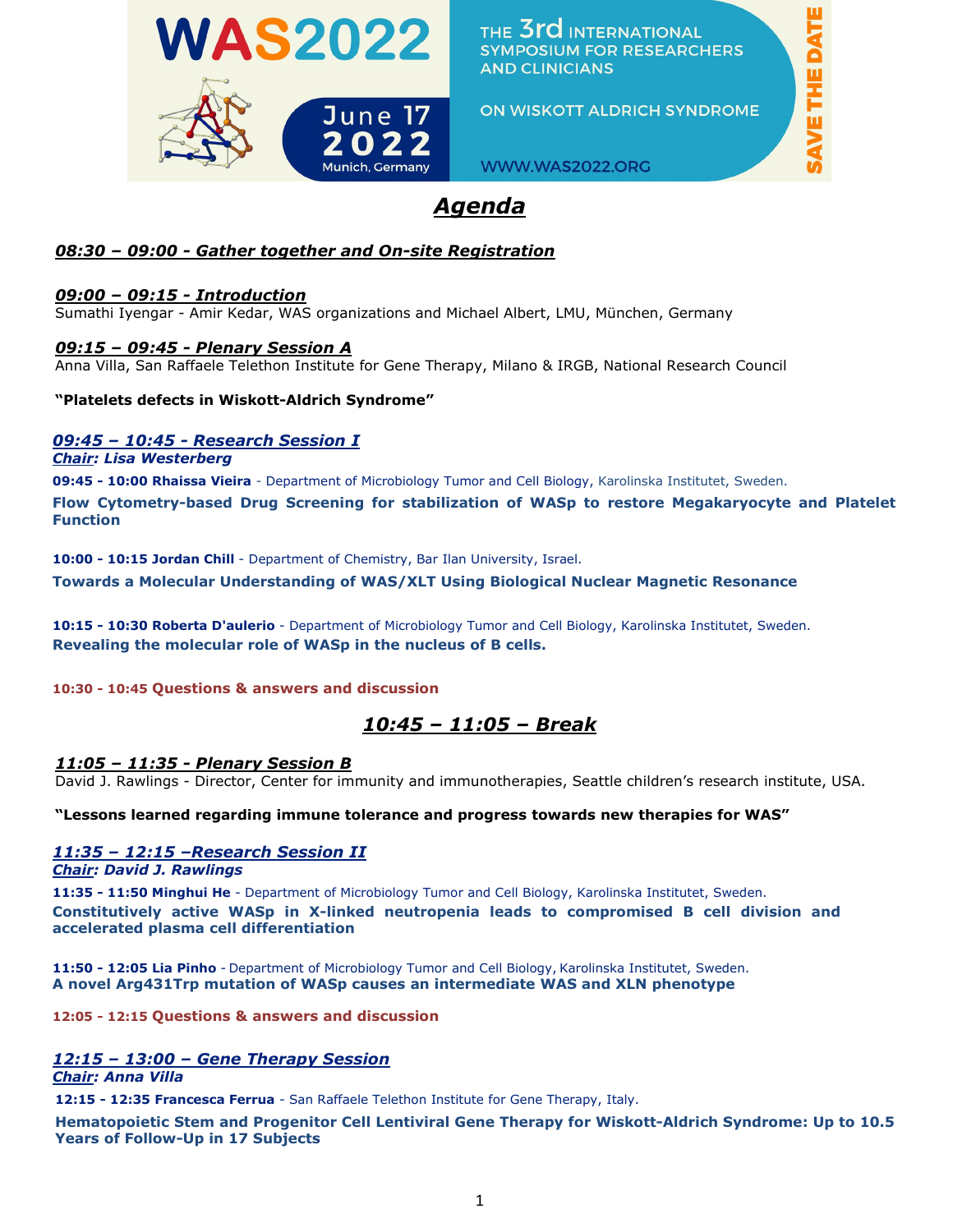

**12:35 - 12:45 Maria Carmina Castiello** - San Raffaele Telethon Institute for Gene Therapy, IRGB National Research Council, Italy. **B cell reconstitution in WAS patients after Gene Therapy**

**12:45 - 13:00 Maria Pia Cicalese -** Clinical Research Unit (CRU), IRCCS San Raffaele Scientific Institute, Milan, Italy. **Restoration of follicular T cells in patients with Wiskott-Aldrich Syndrome after gene therapy**

## *13:00 – 14:00 - Lunch*

#### *14:00 – 14:45– Gene Therapy Session (continued) Chair: Anna Villa*

**14:00 - 14:20 Ryan Wong (Invited speaker)** – ImmunoVec, CA, USA. **Bioinformatic-Guided Design of a Lentiviral Vector for Wiskott-Aldrich Syndrome Recapitulates Endogenous WAS Gene Expression**

**14:20 – 14:35 Melissa Pille** – Department of Diagnostic Sciences, Ghent University, Belgium. **CRISPR/Cas9- mediated gene editing for treatment of the Wiskott-Aldrich Syndrome 14:35 - 14:45 Questions & answers and discussion**

*14:45 – 15:15– Gene Therapy Panel Chair: Michael Albert*

**Anne Galy, Fabio Candotti, Anna Villa, David Rawlings, Francesca Ferrua, Suhag Parikh "Future of Gene Therapy for WAS: Challenges and Opportunities"** 

*15:15 – 16:10 –Clinical Session I* 

#### *Chair: Fabio Candotti*

**15:15 - 15:30 Annarosa Soresina** – Pediatrics Clinic, ASST Spedali Civili of Brescia, Univ. of Brescia, Italy. **Long term outcome in Wiskott- Aldrich Syndrome (WAS) and X-Linked Thrombocytopenia (XLT): a prospective multicenter national study.** 

**15:30 - 15:45 Deepti Suri** – Allergy and Immunology Unit, Department of Pediatrics, Postgraduate Institute of Medical Education and Research, Chandigarh, India

**Wiskott Aldrich syndrome: 15 years' experience at Post Graduate Institute of Medical Education and Research, Chandigarh, India.**

**15:45 - 16:00 Charline Miot**- University Hospital of Angers, France.

**Long-term Outcome of Mild WAS/XLT Patients: Experience from the Registry of the French National Reference Center for Primary Immunodeficiencies (CEREDIH).**

**16:00 - 16:10 Questions and answers and discussion**

*16:10 – 16:25 –Break*

#### *16:25 – 16:55 - Plenary Session C*

Michael Albert, Head of the pediatric stem cell transplantation unit at the Dr. von Hauner Children's Hospital, LMU Munich

**HSCT for WAS – What have we learned in 50 years and what promises does the future hold?**